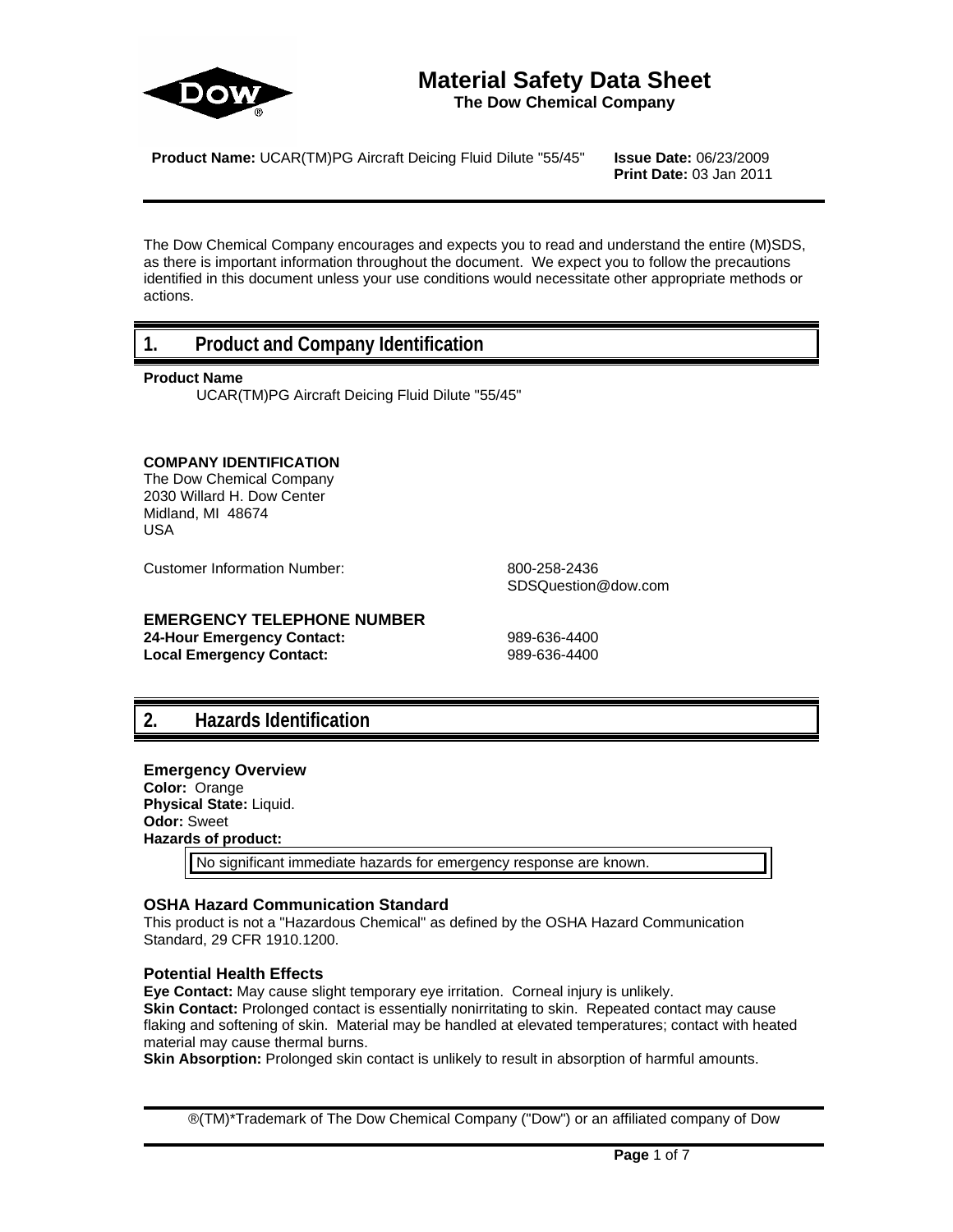**Inhalation:** At room temperature, exposure to vapor is minimal due to low volatility; vapor from heated material or mist may cause respiratory irritation and other effects.

**Ingestion:** Very low toxicity if swallowed. Harmful effects not anticipated from swallowing small amounts.

**Effects of Repeated Exposure:** In rare cases, repeated excessive exposure to propylene glycol may cause central nervous system effects.

## **3. Composition Information**

| <b>Component</b> | CAS#      | Amount                        |
|------------------|-----------|-------------------------------|
| Propylene glycol | 57-55-6   | $\ge$ = 45.0 - $\le$ = 55.0 % |
| Water            | 7732-18-5 | $\ge$ = 45.0 - $\le$ = 55.0 % |

### **4. First-aid measures**

**Eye Contact:** Flush eyes thoroughly with water for several minutes. Remove contact lenses after the initial 1-2 minutes and continue flushing for several additional minutes. If effects occur, consult a physician, preferably an ophthalmologist.

**Skin Contact:** Wash skin with plenty of water.

**Inhalation:** Move person to fresh air; if effects occur, consult a physician.

**Ingestion:** No emergency medical treatment necessary.

**Notes to Physician:** If burn is present, treat as any thermal burn, after decontamination. No specific antidote. Treatment of exposure should be directed at the control of symptoms and the clinical condition of the patient.

**Medical Conditions Aggravated by Exposure:** Skin contact may aggravate preexisting dermatitis. **Emergency Personnel Protection:** First Aid responders should pay attention to self-protection and use the recommended protective clothing (chemical resistant gloves, splash protection) If potential for exposure exists refer to Section 8 for specific personal protective equipment.

### **5. Fire Fighting Measures**

**Extinguishing Media:** To extinguish combustible residues of this product use water fog, carbon dioxide, dry chemical or foam.

**Fire Fighting Procedures:** Keep people away. Isolate fire and deny unnecessary entry. Use water spray to cool fire exposed containers and fire affected zone until fire is out and danger of reignition has passed. To extinguish combustible residues of this product use water fog, carbon dioxide, dry chemical or foam.

**Special Protective Equipment for Firefighters:** Wear positive-pressure self-contained breathing apparatus (SCBA) and protective fire fighting clothing (includes fire fighting helmet, coat, trousers, boots, and gloves). If protective equipment is not available or not used, fight fire from a protected location or safe distance.

**Unusual Fire and Explosion Hazards:** This material will not burn until the water has evaporated. Residue can burn.

**Hazardous Combustion Products:** Under fire conditions some components of this product may decompose. The smoke may contain unidentified toxic and/or irritating compounds.

### **6. Accidental Release Measures**

**Steps to be Taken if Material is Released or Spilled:** Small spills: Absorb with materials such as: Cat litter. Sawdust. Vermiculite. Zorb-all®. Collect in suitable and properly labeled containers. Large spills: Dike area to contain spill. Recover spilled material if possible. Contain spilled material if possible. See Section 13, Disposal Considerations, for additional information.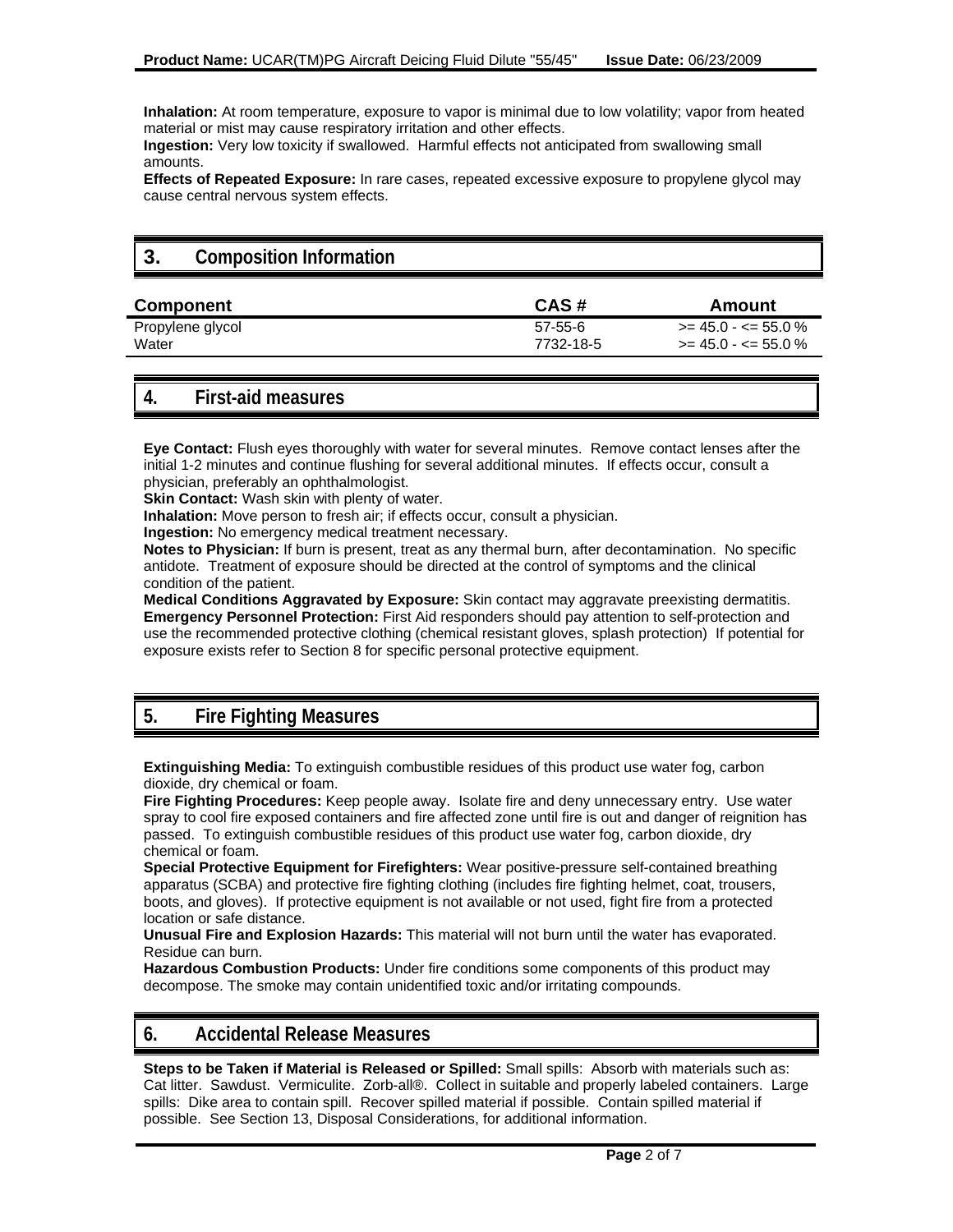**Personal Precautions:** Isolate area. Keep unnecessary and unprotected personnel from entering the area. Refer to Section 7, Handling, for additional precautionary measures. Use appropriate safety equipment. For additional information, refer to Section 8, Exposure Controls and Personal Protection. **Environmental Precautions:** Prevent from entering into soil, ditches, sewers, waterways and/or groundwater. See Section 12, Ecological Information.

### **7. Handling and Storage**

#### **Handling**

**General Handling:** Product shipped/handled hot can cause thermal burns. Spills of these organic materials on hot fibrous insulations may lead to lowering of the autoignition temperatures possibly resulting in spontaneous combustion. See Section 8, EXPOSURE CONTROLS AND PERSONAL PROTECTION.

#### **Storage**

Store in accordance with good manufacturing practices. Additional storage and handling information on this product may be obtained by calling your sales or customer service contact.

**Shelf life: Use within** 60 Months

### **8. Exposure Controls / Personal Protection**

| <b>Exposure Limits</b> |      |                                  |                   |  |
|------------------------|------|----------------------------------|-------------------|--|
| <b>Component</b>       | List | $\mathsf{V}\mathsf{D}\mathsf{e}$ | Value             |  |
| Propylene glycol       | WEEL | TWA<br>Aerosol.                  | $10 \text{ mg/m}$ |  |

#### **Personal Protection**

**Eye/Face Protection:** Use safety glasses. When handling hot material: Use chemical goggles. Wear a face-shield which allows use of chemical goggles, or wear a full-face respirator, to protect face and eyes when there is any likelihood of splashes. Eye wash fountain should be located in immediate work area.

**Skin Protection:** Wear clean, body-covering clothing. When handling hot material, protect skin from thermal burns. Selection of specific items will depend on the operation. When handling hot material, a safety shower should be located in the immediate work area.

**Hand protection:** Use gloves chemically resistant to this material when prolonged or frequently repeated contact could occur. Use gloves with insulation for thermal protection, when needed. Examples of preferred glove barrier materials include: Butyl rubber. Natural rubber ("latex"). Neoprene. Nitrile/butadiene rubber ("nitrile" or "NBR"). Polyethylene. Ethyl vinyl alcohol laminate ("EVAL"). Polyvinyl chloride ("PVC" or "vinyl"). Avoid gloves made of: Polyvinyl alcohol ("PVA"). NOTICE: The selection of a specific glove for a particular application and duration of use in a workplace should also take into account all relevant workplace factors such as, but not limited to: Other chemicals which may be handled, physical requirements (cut/puncture protection, dexterity, thermal protection), potential body reactions to glove materials, as well as the instructions/specifications provided by the glove supplier.

**Respiratory Protection:** Atmospheric levels should be maintained below the exposure guideline. When airborne exposure guidelines and/or comfort levels may be exceeded, use an approved airpurifying respirator. The following should be effective types of air-purifying respirators: Organic vapor cartridge with a particulate pre-filter.

**Ingestion:** Use good personal hygiene. Do not consume or store food in the work area. Wash hands before smoking or eating.

#### **Engineering Controls**

**Ventilation:** Use local exhaust ventilation, or other engineering controls to maintain airborne levels below exposure limit requirements or guidelines. If there are no applicable exposure limit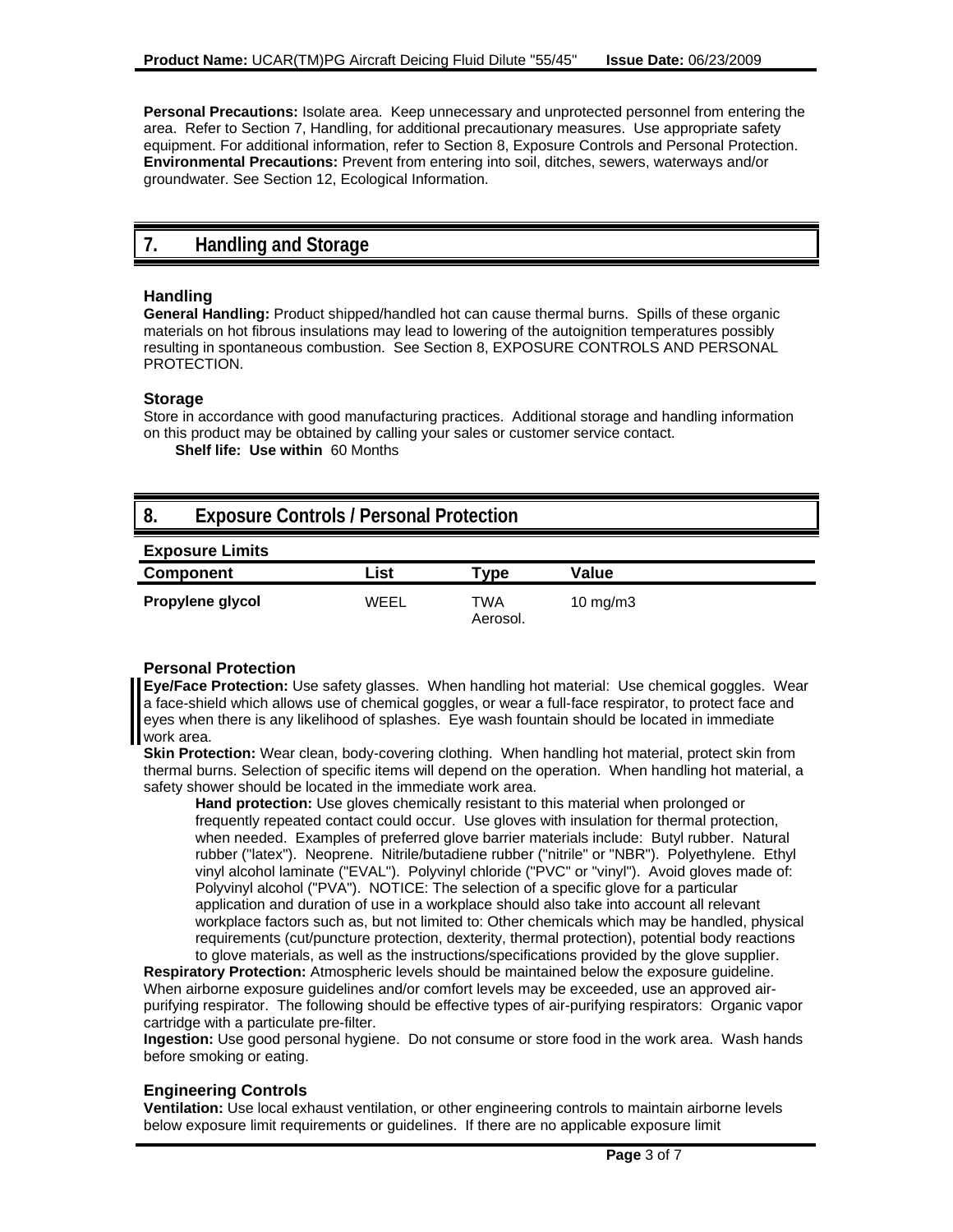requirements or guidelines, general ventilation should be sufficient for most operations. Local exhaust ventilation may be necessary for some operations.

### **9. Physical and Chemical Properties**

| <b>Physical State</b>           | Liquid.                        |
|---------------------------------|--------------------------------|
| Color                           | Orange                         |
| Odor                            | Sweet                          |
| <b>Odor Threshold</b>           | No test data available         |
| <b>Flash Point - Closed Cup</b> | ASTM D93 None                  |
| Flammability (solid, gas)       | Not applicable to liquids      |
| <b>Flammable Limits In Air</b>  | <b>Lower: Not applicable</b>   |
|                                 | <b>Upper: Not applicable</b>   |
| <b>Autoignition Temperature</b> | No test data available         |
| <b>Vapor Pressure</b>           | 15.3 mmHg Estimated.           |
| Boiling Point (760 mmHg)        | 131 °C (268 °F) Literature.    |
| Vapor Density (air = 1)         | >1.0 Literature                |
| Specific Gravity (H2O = 1)      | 1.04 Literature                |
| <b>Freezing Point</b>           | < -35 °C (< -31 °F) Literature |
| <b>Melting Point</b>            | Not applicable to liquids      |
| Solubility in water (by         | 100 % @ 20 °C Literature       |
| weight)                         |                                |
| рH                              | 7.0 - 8.5 ASTM E70             |
| <b>Decomposition</b>            | No test data available         |
| <b>Temperature</b>              |                                |
| <b>Evaporation Rate (Butyl</b>  | $<$ 0.5 Estimated.             |
| $Accetate = 1$                  |                                |
| <b>Kinematic Viscosity</b>      | 7.0 cSt @ 20 °C Estimated.     |

### **10. Stability and Reactivity**

#### **Stability/Instability**

Thermally stable at recommended temperatures and pressures. **Conditions to Avoid:** Some components of this product can decompose at elevated temperatures. Generation of gas during decomposition can cause pressure in closed systems.

**Incompatible Materials:** Avoid contact with: Strong acids. Strong bases. Strong oxidizers.

#### **Hazardous Polymerization**

Will not occur.

#### **Thermal Decomposition**

Decomposition products depend upon temperature, air supply and the presence of other materials.

### **11. Toxicological Information**

**Acute Toxicity Ingestion**  For component(s) tested. LD50, Rat 20,000 - 34,000 mg/kg **Skin Absorption**  For component(s) tested. LD50, Rabbit > 20,000 mg/kg **Inhalation**  For component(s) tested. LC50, 8 h, Vapor, Rat > 1,314 ppm No deaths occurred following exposure to a saturated atmosphere.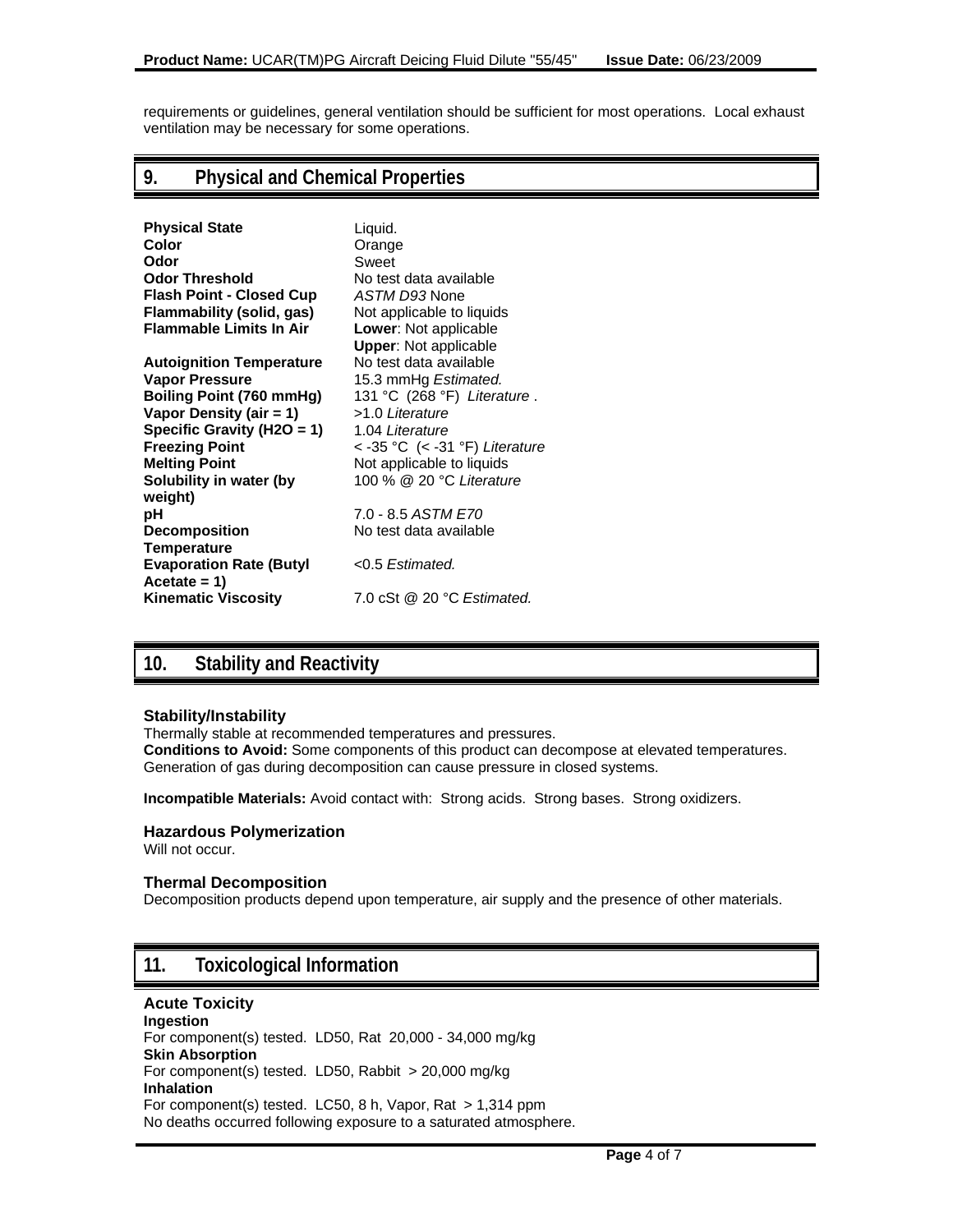#### **Repeated Dose Toxicity**

In rare cases, repeated excessive exposure to propylene glycol may cause central nervous system effects.

#### **Chronic Toxicity and Carcinogenicity**

Contains component(s) which did not cause cancer in laboratory animals.

#### **Developmental Toxicity**

Contains component(s) which did not cause birth defects or any other fetal effects in lab animals. **Reproductive Toxicity**

Contains component(s) which did not interfere with reproduction in animal studies. Contains component(s) which did not interfere with fertility in animal studies.

#### **Genetic Toxicology**

In vitro genetic toxicity studies were negative for component(s) tested. Genetic toxicity studies in animals were negative for component(s) tested.

### **12. Ecological Information**

#### **ENVIRONMENTAL FATE**

#### Data for Component: **Propylene glycol**

**Movement & Partitioning** 

Bioconcentration potential is low (BCF less than 100 or log Pow less than 3). Potential for mobility in soil is very high (Koc between 0 and 50). Given its very low Henry's constant, volatilization from natural bodies of water or moist soil is not expected to be an important fate process.

**Henry's Law Constant (H):** 1.2E-08 atm\*m3/mole Measured

**Partition coefficient, n-octanol/water (log Pow):** -0.92 Measured

**Partition coefficient, soil organic carbon/water (Koc):** < 1 Estimated.

#### **Persistence and Degradability**

Material is readily biodegradable. Passes OECD test(s) for ready biodegradability. Biodegradation may occur under anaerobic conditions (in the absence of oxygen).

#### **Indirect Photodegradation with OH Radicals**

| <b>Rate Constant</b>              |               | <b>Atmospheric Half-life</b> | <b>Method</b>  |  |
|-----------------------------------|---------------|------------------------------|----------------|--|
| П<br>1.28E-11 cm3/s               |               | 10 h                         | Estimated.     |  |
| <b>OECD Biodegradation Tests:</b> |               |                              |                |  |
| <b>Biodegradation</b>             |               | <b>Exposure Time</b>         | <b>Method</b>  |  |
| 81 %                              |               | 28 d                         | OECD 301F Test |  |
| $96\%$                            |               | 64 d                         | OECD 306 Test  |  |
| Biological oxygen demand (BOD):   |               |                              |                |  |
| <b>BOD 5</b>                      | <b>BOD 10</b> | <b>BOD 20</b>                | <b>BOD 28</b>  |  |
| I.,<br>69 %                       | 70 %          | 86 %                         |                |  |
|                                   |               |                              |                |  |

**Chemical Oxygen Demand:** 1.53 mg/mg

**Theoretical Oxygen Demand:** 1.68 mg/mg

#### **ECOTOXICITY**

Typical for this family of materials. Material is practically non-toxic to aquatic organisms on an acute basis (LC50/EC50/EL50/LL50 >100 mg/L in the most sensitive species tested).

### **13. Disposal Considerations**

All disposal practices must be in compliance with all Federal, State/Provincial and local laws and regulations. Regulations may vary in different locations. Waste characterizations and compliance with applicable laws are the responsibility solely of the waste generator. AS YOUR SUPPLIER, WE HAVE NO CONTROL OVER THE MANAGEMENT PRACTICES OR MANUFACTURING PROCESSES OF PARTIES HANDLING OR USING THIS MATERIAL. THE INFORMATION PRESENTED HERE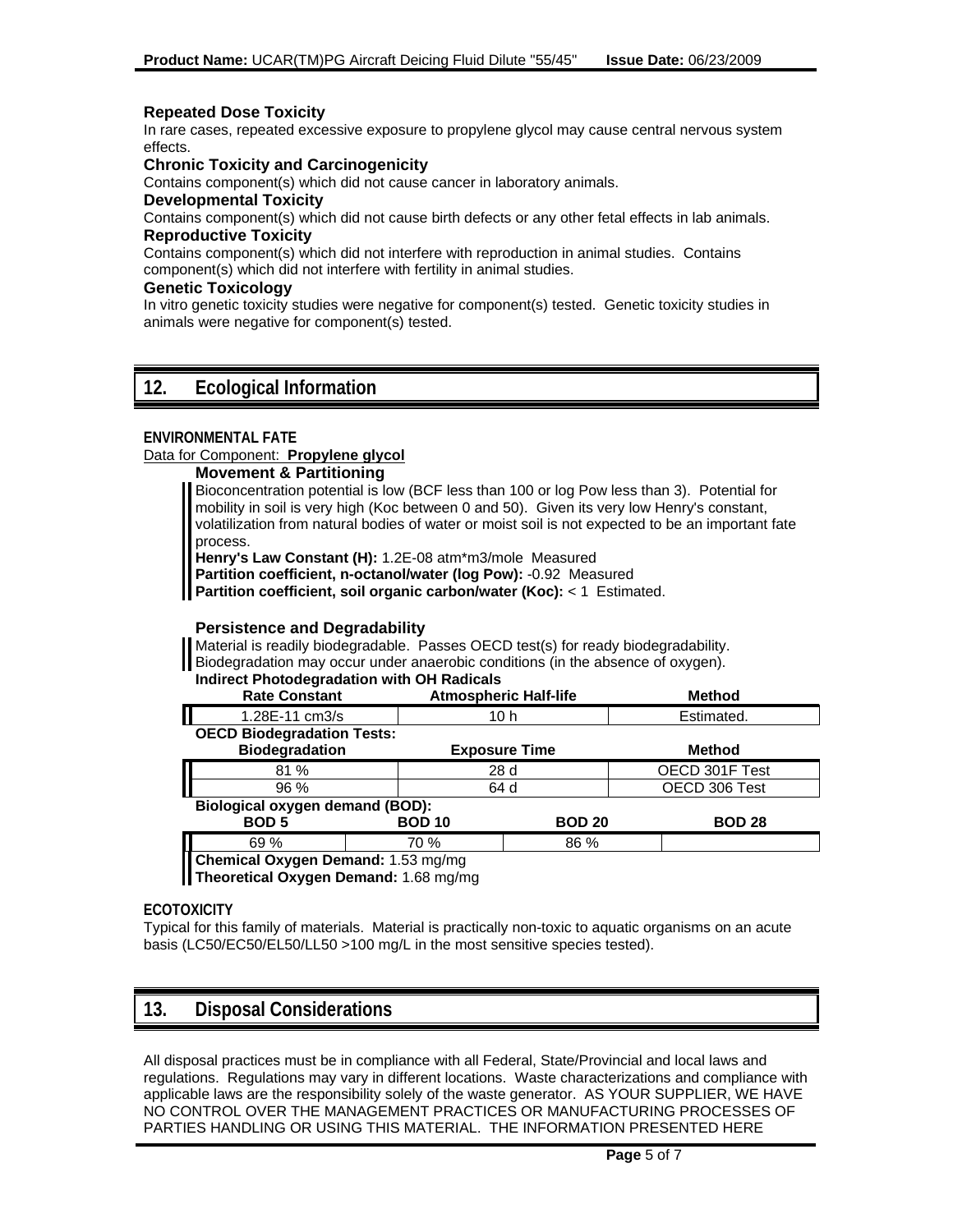PERTAINS ONLY TO THE PRODUCT AS SHIPPED IN ITS INTENDED CONDITION AS DESCRIBED IN MSDS SECTION: Composition Information. FOR UNUSED & UNCONTAMINATED PRODUCT, the preferred options include sending to a licensed, permitted: Reclaimer. Incinerator or other thermal destruction device.

### **14. Transport Information**

**DOT Non-Bulk** NOT REGULATED

**DOT Bulk** NOT REGULATED

**IMDG** NOT REGULATED

**ICAO/IATA**

NOT REGULATED

*This information is not intended to convey all specific regulatory or operational requirements/information relating to this product. Additional transportation system information can be obtained through an authorized sales or customer service representative. It is the responsibility of the transporting organization to follow all applicable laws, regulations and rules relating to the transportation of the material.*

### **15. Regulatory Information**

#### **OSHA Hazard Communication Standard**

This product is not a "Hazardous Chemical" as defined by the OSHA Hazard Communication Standard, 29 CFR 1910.1200.

**Superfund Amendments and Reauthorization Act of 1986 Title III (Emergency Planning and Community Right-to-Know Act of 1986) Sections 311 and 312**

| Immediate (Acute) Health Hazard          | Nο |
|------------------------------------------|----|
| <b>Delayed (Chronic) Health Hazard</b>   | N٥ |
| Fire Hazard                              | N٥ |
| <b>Reactive Hazard</b>                   | N٥ |
| <b>Sudden Release of Pressure Hazard</b> | N٥ |

#### **Superfund Amendments and Reauthorization Act of 1986 Title III (Emergency Planning and Community Right-to-Know Act of 1986) Section 313**

To the best of our knowledge, this product does not contain chemicals at levels which require reporting under this statute.

#### **Pennsylvania (Worker and Community Right-To-Know Act): Pennsylvania Hazardous Substances List and/or Pennsylvania Environmental Hazardous Substance List:**

The following product components are cited in the Pennsylvania Hazardous Substance List and/or the Pennsylvania Environmental Substance List, and are present at levels which require reporting.

| Component        | CAS#          | Amount                        |
|------------------|---------------|-------------------------------|
| Propylene glycol | $57 - 55 - 6$ | $\ge$ = 45.0 - $\lt$ = 55.0 % |

#### **Pennsylvania (Worker and Community Right-To-Know Act): Pennsylvania Special Hazardous Substances List:**

To the best of our knowledge, this product does not contain chemicals at levels which require reporting under this statute.